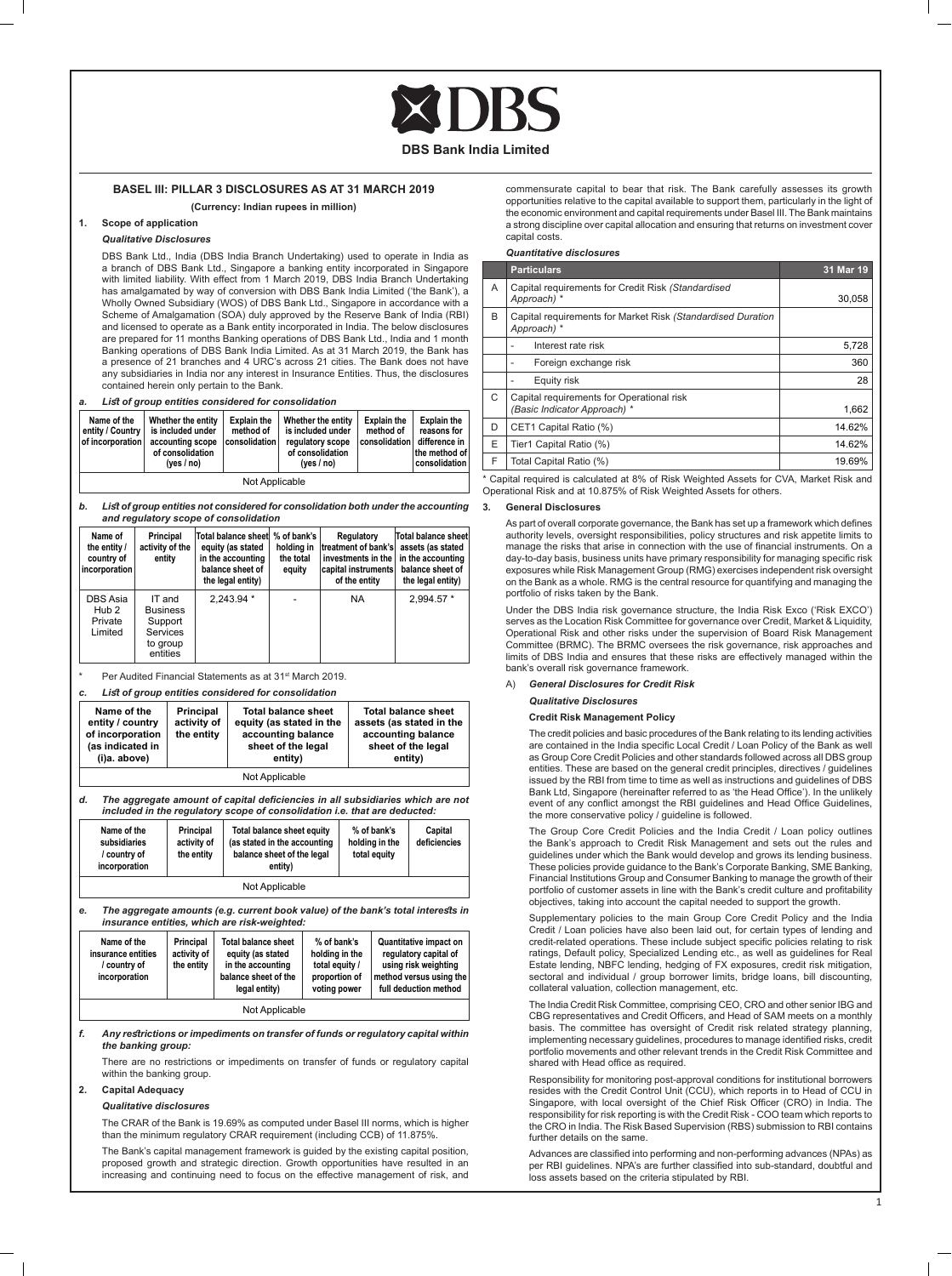## **XDBS**

## **DBS Bank India Limited**

 *Quantitative Disclosures*

 $\mathbb{R}$ 

| <b>Credit Exposure</b> |           |
|------------------------|-----------|
| <b>Particulars</b>     | 31 Mar 19 |
| Fund Based *           | 271.037   |
| Non Fund Based **      | 237.302   |

\* Represents Gross Advances and Bank exposures.

\*\* Represents trade and unutilised exposures after applying credit conversion factor and Credit equivalent of FX/derivative exposures.

The Bank does not have overseas operations and hence exposures are restricted to the domestic segment.

**Industry wise Exposures (Fund Based exposures)**

| <b>Industry</b>                                                                   | 31 Mar 19 |
|-----------------------------------------------------------------------------------|-----------|
| Bank *                                                                            | 107,788   |
| Construction                                                                      | 14,806    |
| <b>Chemicals and Chemical Products</b>                                            |           |
| (Dyes, Paints, etc.) - Drugs and Pharmaceuticals                                  | 14,360    |
| Non-Banking Financial Institutions/Companies                                      | 13,600    |
| Vehicles, Vehicle Parts and Transport Equipments                                  | 11,537    |
| Home Loan                                                                         | 10,099    |
| Metal and Metal Products                                                          | 9,978     |
| Infrastructure - Telecommunication                                                | 9,562     |
| Infrastructure - Electricity<br>(generation-transportation and distribution)      | 7,987     |
| Other Industries                                                                  | 7,064     |
| <b>Computer Software</b>                                                          | 6,501     |
| Petroleum (non-infra), Coal Products (non-mining) and Nuclear<br>Fuels            | 6,275     |
| <b>Chemicals and Chemical Products</b><br>(Dyes, Paints, etc.) - Others           | 5,698     |
| Food Processing - Others                                                          | 5.225     |
| <b>Trading Activity</b>                                                           | 4,839     |
| All Engineering - Others                                                          | 4,588     |
| Basic Metal & Metal products - Iron and Steel                                     | 3,980     |
| Rubber, Plastic and their Products                                                | 3,838     |
| Textiles - Others                                                                 | 2,858     |
| Retail Trade                                                                      | 2,850     |
| Loan Against Property                                                             | 2,494     |
| All Engineering - Electronics                                                     | 1,962     |
| Petro-chemicals                                                                   | 1,651     |
| Paper and Paper Products                                                          | 1,630     |
| Wholesale Trade (other than Food Procurement)                                     | 1,407     |
| <b>Transport Operators</b>                                                        | 1,378     |
| Wood and Wood Products                                                            | 1,056     |
| <b>Other Services</b>                                                             | 1,029     |
| Food Processing - Edible Oils and Vanaspati                                       | 788       |
| Personal Loan                                                                     | 768       |
| Glass & Glassware                                                                 | 618       |
| Infrastructure - Transport - Roadways                                             | 613       |
| <b>Chemicals and Chemical Products</b><br>(Dyes, Paints, etc.) - Fertilisers      | 413       |
| Tea                                                                               | 400       |
| Tourism, Hotel and Restaurants                                                    | 389       |
| Leather and Leather products                                                      | 257       |
| Coffee                                                                            | 206       |
| Sugar                                                                             | 158       |
| Textiles - Cotton                                                                 | 141       |
| <b>Cement and Cement Products</b>                                                 | 140       |
| Infrastructure - Social and Commercial Infrastructure - Education<br>Institutions | 79        |
| Beverages                                                                         | 27        |
| <b>Total Credit Exposure (fund based)</b>                                         | 271,037   |

| Industry wise Exposures (Non - Fund Based exposures)                                       |           |
|--------------------------------------------------------------------------------------------|-----------|
| <b>Industry</b>                                                                            | 31 Mar 19 |
| <b>Financial Institutions</b>                                                              | 78,365    |
| Banks                                                                                      | 66,786    |
| Construction                                                                               | 9,876     |
| Non-Banking Financial Institutions/Companies                                               | 8,812     |
| Infrastructure - Electricity<br>(generation-transportation and distribution)               | 7,463     |
| Infrastructure - Telecommunication                                                         | 6,705     |
| <b>Chemicals and Chemical Products</b><br>(Dyes, Paints, etc.) - Others                    | 6,524     |
| Infrastructure - Transport - Ports                                                         | 5,850     |
| Petroleum (non-infra), Coal Products<br>(non-mining) and Nuclear Fuels                     | 4,535     |
| <b>Retail Others</b>                                                                       | 4,457     |
| Other Industries                                                                           | 4,438     |
| <b>Trading Activity</b>                                                                    | 4,410     |
| Metal and Metal Products                                                                   | 3,353     |
| Vehicles, Vehicle Parts and Transport Equipments                                           | 3,240     |
| <b>Computer Software</b>                                                                   | 2,387     |
| <b>Other Services</b>                                                                      | 2,070     |
| All Engineering - Electronics                                                              | 1,952     |
| <b>Cement and Cement Products</b>                                                          | 1,892     |
| Food Processing - Others                                                                   | 1,768     |
| Basic Metal & Metal products - Iron and Steel                                              | 1,648     |
| Food Processing - Edible Oils and Vanaspati                                                | 1,641     |
| <b>Chemicals and Chemical Products</b><br>(Dyes, Paints, etc.) - Drugs and Pharmaceuticals | 1,638     |
| All Engineering - Others                                                                   | 1,383     |
| Wholesale Trade (other than Food Procurement)                                              | 735       |
| Textiles - Others                                                                          | 707       |
| Rubber, Plastic and their Products                                                         | 694       |
| <b>Chemicals and Chemical Products</b><br>(Dyes, Paints, etc.) - Fertilisers               | 677       |
| <b>Beverages</b>                                                                           | 573       |
| Petro-chemicals                                                                            | 486       |
| <b>Transport Operators</b>                                                                 | 377       |
| Paper and Paper Products                                                                   | 347       |
| <b>Professional Services</b>                                                               | 326       |
| Infrastructure - Energy - Oil/Gas/Liquefied Natural Gas (LNG)<br>storage facility          | 299       |
| Wood and Wood Products                                                                     | 290       |
| Aviation                                                                                   | 229       |
| Food processing - Coffee                                                                   | 136       |
| Textiles - Cotton                                                                          | 71        |
| Glass & Glassware                                                                          | 66        |
| Leather and Leather products                                                               | 27        |
| Mining and Quarrying - Others                                                              | 26        |
| Food processing - Sugar                                                                    | 19        |
| Food Processing - Tea                                                                      | 14        |
| Infrastructure - Others                                                                    | 10        |
| Total Credit Exposure (non-fund based)                                                     | 237,302   |
|                                                                                            |           |

 $\mathbf{I}$ 

 $\overline{a}$ 

 $=$   $\overline{1}$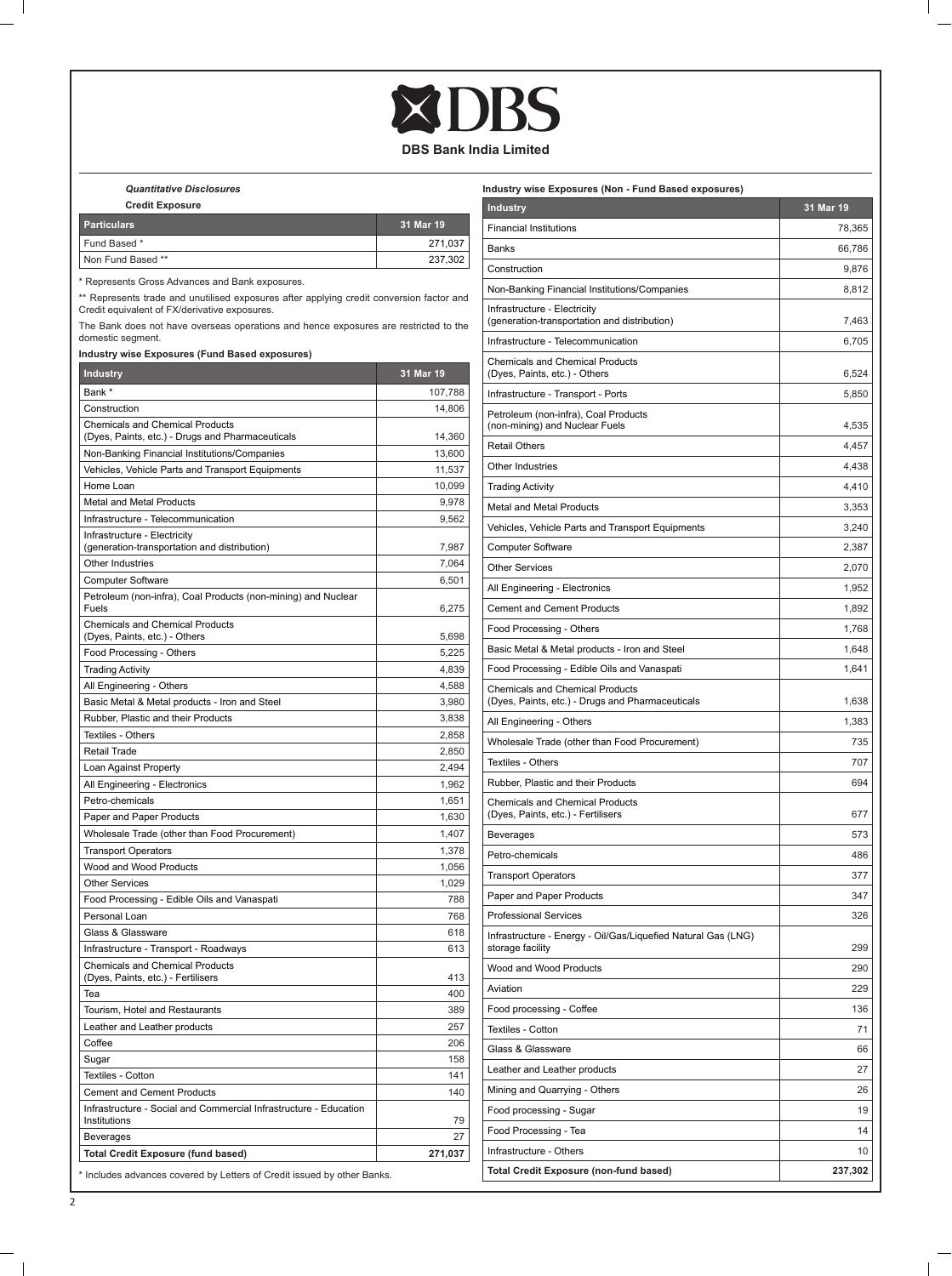#### **Maturity of Assets as at 31 March 2019**

| <b>Particulars</b>        | Cash | <b>Balance</b><br>with RBI | <b>Balance</b><br>with Banks | <b>Investments</b><br>(net of<br>depreciation) | Loans &<br><b>Advances (net)</b><br>of provisions) | <b>Fixed</b><br><b>Assets</b> | Other<br><b>Assets</b> |
|---------------------------|------|----------------------------|------------------------------|------------------------------------------------|----------------------------------------------------|-------------------------------|------------------------|
| 1 day                     | 70   | 9,375                      | 40,655                       | 589                                            | 1,450                                              |                               | 252                    |
| $2 - 7$ days              |      | 619                        | 2,140                        | 102,641                                        | 3,098                                              |                               | 1,803                  |
| 8-14 Days                 |      | 374                        |                              | 1,772                                          | 8,199                                              |                               | 78                     |
| 15-30 Days                | ٠    | 563                        |                              | 3,655                                          | 33,158                                             |                               | 234                    |
| $1$ month - $2$<br>months |      | 500                        |                              | 9,689                                          | 15,737                                             |                               | 255                    |
| 2-3 months                |      | 444                        |                              | 9,556                                          | 13,773                                             |                               | 222                    |
| 3-6 Months                |      | 1,088                      |                              | 6,861                                          | 29,653                                             |                               | 273                    |
| 6 Months -<br>1 Year      |      | 225                        | 75                           | 7,188                                          | 2,865                                              |                               | 179                    |
| 1-3 Years                 |      | 717                        | 15,565                       | 17,118                                         | 14,705                                             |                               | 706                    |
| 3-5Years                  |      | 412                        | 26,279                       | 10.049                                         | 3,095                                              |                               | 339                    |
| Over<br>5Years            |      | 7,372                      |                              | 40,702                                         | 55,346                                             | 683                           | 76,807                 |
| Total                     | 70   | 21,689                     | 84,714                       | 209,820                                        | 181,079                                            | 683                           | 81,148                 |

Note: The same maturity bands as used for reporting positions in the ALM returns have been used by the Bank.

### **Classification of NPA's**

| <b>Particulars</b>     | 31 Mar 19 |
|------------------------|-----------|
| Amount of NPAs (Gross) | 5,832     |
| Substandard            | 801       |
| Doubtful 1             | 487       |
| Doubtful 2             | 3.105     |
| Doubtful 3             | 1.439     |
| Loss                   |           |

#### **Movement of NPAs and Provision for NPAs**

|   | <b>Particulars</b>                                           | 31 Mar 19 |
|---|--------------------------------------------------------------|-----------|
| А | Amount of NPAs (Gross)                                       | 5,832     |
| R | Net NPAs                                                     | 589       |
| C | <b>NPA Ratios</b>                                            |           |
|   | Gross NPAs to gross advances (%)                             | 3.13%     |
|   | Net NPAs to net advances (%)                                 | 0.33%     |
| D | Movement of NPAs (Gross)                                     |           |
|   | Opening balance as of the beginning of the financial<br>year | 9,382     |
|   | Additions                                                    | 910       |
|   | Reductions on account of recoveries/<br>write - offs         | 4.460     |
|   | Closing balance                                              | 5,832     |
| F | Movement of Provision for NPAs                               |           |
|   | Opening balance as of the beginning of the financial<br>year | 7.431     |
|   | Provision made during the year                               | 1,220     |
|   | Write – offs / Write – back of excess provision              | 3,408     |
|   | Closing balance                                              | 5,243     |

#### **General Provisions**

 $\blacksquare$ 

In accordance with RBI guidelines, the Bank maintains provision on standard advances, standard derivative exposures and provision on Unhedged Foreign Currency Exposure (UFCE). Movement in general provisions is detailed below

| <b>Particulars</b>                                                | 31 Mar 19 |
|-------------------------------------------------------------------|-----------|
| Opening Balance                                                   | 1.231     |
| Add: Provisions Made During the Year                              |           |
| Less: Write off / Write back of Excess provisions during the Year |           |
| <b>Closing Balance</b>                                            | 1.239     |

**Amount of Non-Performing Investments and Provision for NPIs**

Non-Performing Investments and Provision for NPIs is given below:

|   | <b>Particulars</b>                                       | 31 Mar 19 |
|---|----------------------------------------------------------|-----------|
|   | Amount of Non-Performing Investments (Gross)             | 361       |
| в | Amount of provisions held for non-performing investments | 236       |

#### **Movement in Provisions held towards Depreciation on Investments**

| Movement in Provisions held towards Depreciation on Investments is given below:     |           |  |
|-------------------------------------------------------------------------------------|-----------|--|
| <b>Particulars</b>                                                                  | 31 Mar 19 |  |
| Opening Balance                                                                     | 1,658     |  |
| Add: Provisions made during the year                                                |           |  |
| Less: Write off / Write back of excess provisions during the year                   | 419       |  |
| <b>Closing Balance</b>                                                              | 1,239     |  |
| <b>Industry wise Past Due Loans</b>                                                 |           |  |
| <b>Particulars</b>                                                                  | 31 Mar 19 |  |
| Textiles - Others                                                                   | 593       |  |
| Other Services                                                                      | 196       |  |
| Vehicles, Vehicle Parts and Transport Equipments                                    | 161       |  |
| Other Industries                                                                    | 134       |  |
| Chemicals and Chemical Products (Dyes, Paints, etc.) - Drugs<br>and Pharmaceuticals | 132       |  |
| Basic Metal & Metal products - Iron and Steel                                       | 6         |  |
| Total                                                                               | 1,222     |  |

| <b>Particulars</b>             | 31 Mar 19 |
|--------------------------------|-----------|
| Overdue upto 30 Days           | 1.222     |
| Overdue between 31 and 60 Days |           |
| Overdue between 61 and 90 Days |           |
| Total                          | 1.222     |

The Bank does not have overseas operations and hence amount of NPAs and past due loans are restricted to the domestic segment.

### **Industry wise NPAs**

| <b>Particulars</b>                                                                         | <b>Amount</b><br>of NPA | <b>Specific</b><br><b>Provision</b> |
|--------------------------------------------------------------------------------------------|-------------------------|-------------------------------------|
| Construction                                                                               | 1,732                   | 1.732                               |
| <b>Trading Activity</b>                                                                    | 928                     | 749                                 |
| Infrastructure - Transport - Roadways                                                      | 613                     | 613                                 |
| Paper and Paper Products                                                                   | 478                     | 478                                 |
| <b>Computer Software</b>                                                                   | 339                     | 339                                 |
| Food Processing - Edible Oils and Vanaspati                                                | 286                     | 286                                 |
| All Engineering - Others                                                                   | 238                     | 36                                  |
| All Engineering - Electronics                                                              | 218                     | 218                                 |
| Glass & Glassware                                                                          | 168                     | 118                                 |
| <b>Transport Operators</b>                                                                 | 158                     | 129                                 |
| Textiles - Others                                                                          | 147                     | 147                                 |
| Gas/LNG (storage and pipeline)                                                             | 145                     | 109                                 |
| Basic Metal & Metal products-Iron and Steel                                                | 120                     | 86                                  |
| Infrastructure - Social and Commercial Infrastructure<br>-Education Institutions           | 77                      | 77                                  |
| Other Metal and Metal Products                                                             | 75                      | 75                                  |
| Chemicals and Chemical Products (Dyes, Paints,<br>etc.) - Others                           | 51                      | 26                                  |
| Home Loan                                                                                  | 32                      | 8                                   |
| Chemicals and Chemical Products (Dyes, Paints, etc.)<br>- Drugs and Pharmaceuticals        | 21                      | 12                                  |
| Personal Loans                                                                             | 6                       | 5                                   |
| Total                                                                                      | 5,832                   | 5,243                               |
| <b>Industry wise General Provisions</b>                                                    |                         |                                     |
| <b>Particulars</b>                                                                         |                         | 31 Mar 19                           |
| <b>Banks</b>                                                                               |                         | 154                                 |
| <b>Financial Institutions</b>                                                              |                         | 131                                 |
| Construction                                                                               |                         | 120                                 |
| Non-Banking Financial Institutions/Companies                                               |                         | 84                                  |
| Other Industries                                                                           |                         | 70                                  |
| <b>Chemicals and Chemical Products</b><br>(Dyes, Paints, etc.) - Drugs and Pharmaceuticals |                         | 61                                  |
| <b>Computer Software</b>                                                                   |                         | 55                                  |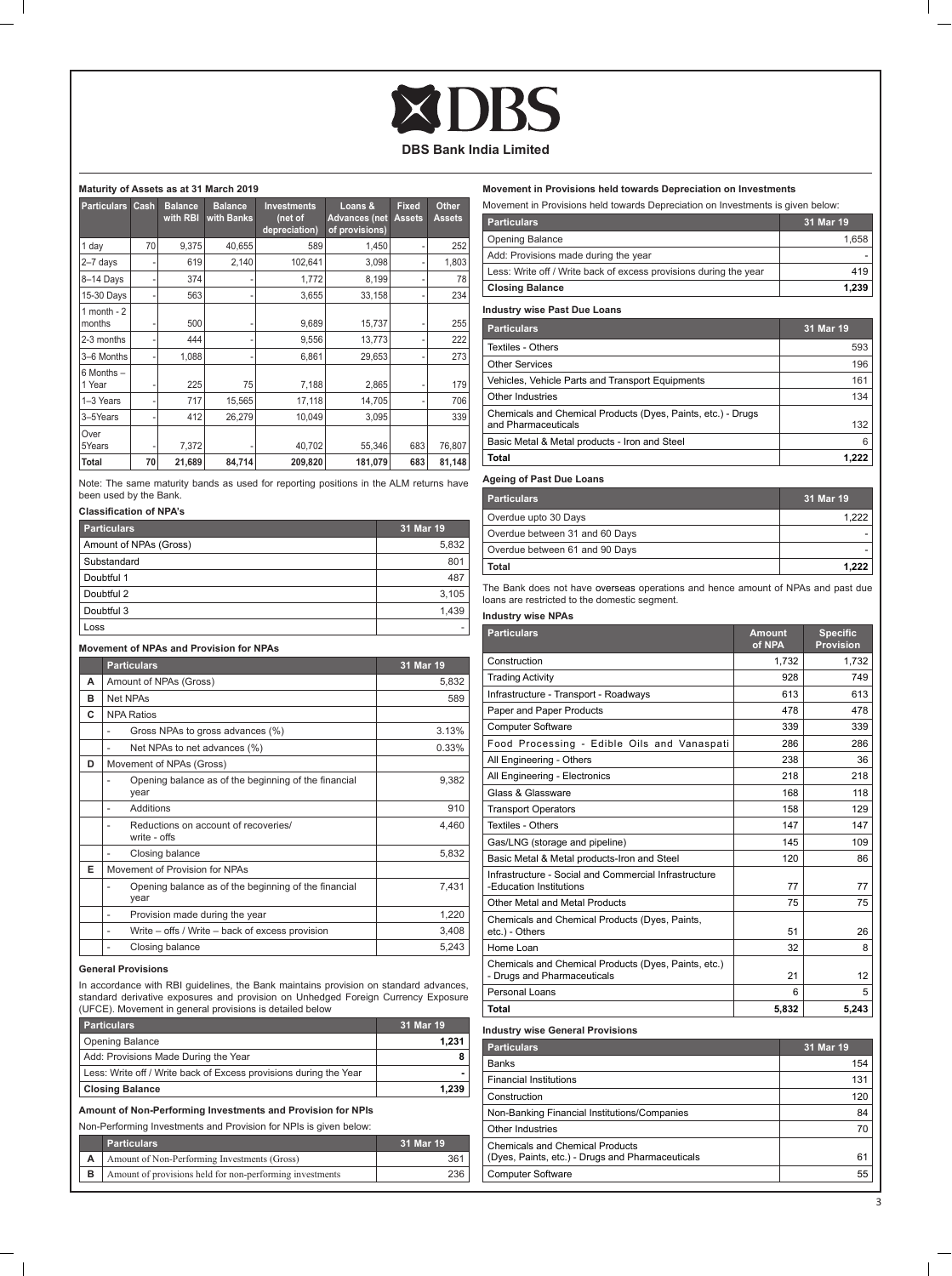| <b>Particulars</b>                                                           | 31 Mar 19      |
|------------------------------------------------------------------------------|----------------|
| Vehicles, Vehicle Parts and Transport Equipments                             | 54             |
| Metal and Metal Products                                                     | 51             |
| Infrastructure - Telecommunication                                           | 41             |
| <b>Chemicals and Chemical Products</b><br>(Dyes, Paints, etc.) - Others      | 39             |
| <b>Retail Others</b>                                                         | 37             |
| Petroleum (non-infra), Coal Products<br>(non-mining) and Nuclear Fuels       | 34             |
| Infrastructure - Electricity<br>(generation-transportation and distribution) | 34             |
| <b>Trading Activity</b>                                                      | 29             |
| Food Processing - Others                                                     | 28             |
| Infrastructure - Others                                                      | 25             |
| Rubber, Plastic and their Products                                           | 24             |
| Basic Metal & Metal products - Iron and Steel                                | 21             |
| All Engineering - Others                                                     | 21             |
| Wholesale Trade (other than Food Procurement)                                | 15             |
| Textiles - Others                                                            | 15             |
| All Engineering - Electronics                                                | 13             |
| Infrastructure - Transport - Ports                                           | 11             |
| Textiles - Cotton                                                            | 11             |
| <b>Other Services</b>                                                        | 10             |
| Wood and Wood Products                                                       | 8              |
| Petro-chemicals                                                              | 8              |
| <b>Transport Operators</b>                                                   | 7              |
| Food Processing - Edible Oils and Vanaspati                                  | 6              |
| Paper and Paper Products                                                     | 5              |
| Glass & Glassware                                                            | 2              |
| <b>Cement and Cement Products</b>                                            | 2              |
| <b>Chemicals and Chemical Products</b><br>(Dyes, Paints, etc.) - Fertilisers | 2              |
| Food processing - Sugar                                                      | $\overline{2}$ |
| Tourism, Hotel and Restaurants                                               | 2              |
| Agriculture & allied activities                                              | $\overline{2}$ |
| Food processing - Coffee                                                     | 2              |
| Food Processing - Tea                                                        | 2              |
| Leather and Leather products                                                 | 1              |
| <b>Total</b>                                                                 | 1,239          |

**Industry wise Specific Provisions (net of write-backs)**

| Particulars                                                                       | <b>31 Mar 19</b> |
|-----------------------------------------------------------------------------------|------------------|
| <b>Trading Activity</b>                                                           | 234              |
| Construction                                                                      | 216              |
| Infrastructure - Transport - Roadways                                             | 159              |
| <b>Transport Operators</b>                                                        | 130              |
| <b>Computer Software</b>                                                          | 37               |
| All Engineering - Others                                                          | 36               |
| Infrastructure - Energy - Oil/Gas/Liguefied Natural Gas (LNG)<br>storage facility | 31               |
| Glass & Glassware                                                                 | 13               |
| Chemicals and Chemical Products (Dyes, Paints, etc.) - Others                     | 12               |
| <b>Retail Others</b>                                                              | 8                |
| Metal and Metal Products                                                          | (35)             |
| Infrastructure - Others                                                           | (172)            |
| Basic Metal & Metal products - Iron and Steel                                     | (1, 275)         |
| Paper and Paper Products                                                          | (1,582)          |
| Total                                                                             | (2, 188)         |

The Bank does not have overseas operations and hence amount of NPAs and past due loans are restricted to the domestic segment.

| Industry wise write-off's                     |           |  |
|-----------------------------------------------|-----------|--|
| <b>Particulars</b>                            | 31 Mar 19 |  |
| Paper and Paper Products                      | 1.041     |  |
| Basic Metal & Metal products - Iron and Steel | 1.028     |  |
| Infrastructure - Others                       | 173       |  |
| Personal Loan                                 | 3         |  |
| <b>Total</b>                                  | 2.245     |  |

**4. Disclosures for Credit Risk: Portfolios subject to Standardised approach**

#### *Qualitative Disclosures*

Currently based on our clientele, ratings of the following agencies have been used i.e. CARE, CRISIL, India Ratings and Research Private Ltd., ICRA, Brickwork, SME Rating Agency Pvt Ltd (SMERA), Infomerics, Standards & Poors, Moody's and Fitch for all exposures. The Bank assigns Long term credit ratings accorded by the chosen credit rating agencies for assets which have a contractual maturity of more than one year. However, in accordance with RBI guidelines, the Bank classifies all cash credit exposures as long term exposures and accordingly the long term ratings accorded by the chosen credit rating agencies are assigned. The Bank uses both issue specific and issuer ratings. In accordance with RBI guidelines, for risk-weighting purposes, short-term ratings are deemed to be issue-specific.

#### *Quantitative Disclosures*

 Categorization of Credit Exposures (Fund and Non Fund based) \* classified on the basis of Risk Weightage is provided below:

| <b>Particulars</b>  | 31 Mar 19 |
|---------------------|-----------|
| < 100 % Risk Weight | 375.757   |
| 100 % Risk Weight   | 109.182   |
| > 100 % Risk Weight | 18.156    |
| Total               | 503.095   |

\* Credit Exposures are reported net of NPA provisions and provision for diminution in fair value of restructured advances classified as Standard.

#### **5. Disclosures for Credit Risk Mitigation on Standardised approach** *Qualitative Disclosures*

This is detailed in our policy on Credit Risk Mitigation techniques and Collateral **Management** 

#### *Quantitative Disclosures*

 Currently, eligible financial collateral in the form of fixed deposits under lien, amount accepted under Parallel Deposit and guarantees issued by eligible guarantor as specified in RBI guidelines have been used as credit risk mitigants. In the case of fixed deposits under lien, the Bank reduces its credit exposure to counterparty by the value of the fixed deposits.

The details of exposures (after application of haircut) wherein the bank has used credit risk mitigants (CRM) are as under:

| <b>Product</b>      | Amount of CRM |
|---------------------|---------------|
| Fund based exposure | 3.653         |
| <b>Total</b>        | 3.653         |

#### **6. Disclosure on Securitisation for Standardised approach**

The Bank has not undertaken any securitisation and hence this disclosure is not applicable.

## **7. Disclosure on Market Risk in Trading book**

#### *Qualitative disclosures*

Market Risk arises from changes in value from changes in interest rates yields, foreign exchange rates, equity prices, commodity prices, credit spreads and the impact of changes in the correlations and volatilities of these risk factors. The Bank's market risk appetite is determined by the Board of Directors through the Board Risk Management Committee, with detailed limit frameworks recommended by the appropriate risk committees. The Market & Liquidity Risk Committee and the Risk Executive Committee, oversees the market risk management infrastructure, sets market risk control limits and provides enterprise-wide oversight of all market risks and their management.

 The Bank's market risk framework identifies the types of the market risk to be covered, the risk metrics and methodologies to be used to capture such risk and the standards governing the management of market risk within the Bank including the limit setting and independent model validation, monitoring and valuation.

The principal market risk appetite measure is Expected Shortfall. The Expected Shortfall is supplemented by risk control measures, such as sensitivities to risk factors, including their volatilities, as well as P&L loss triggers (Management Action Triggers) for management action.

Expected Shortfall estimates the potential loss on the current portfolio assuming a specified time horizon and level of confidence. The Expected Shortfall methodology uses a historical simulation approach to forecast the market risk. Expected Shortfall risk factor scenarios are aligned to parameters and market data used for valuation. The Expected Shortfall is calculated for T&M trading, T&M banking and Central Operations book.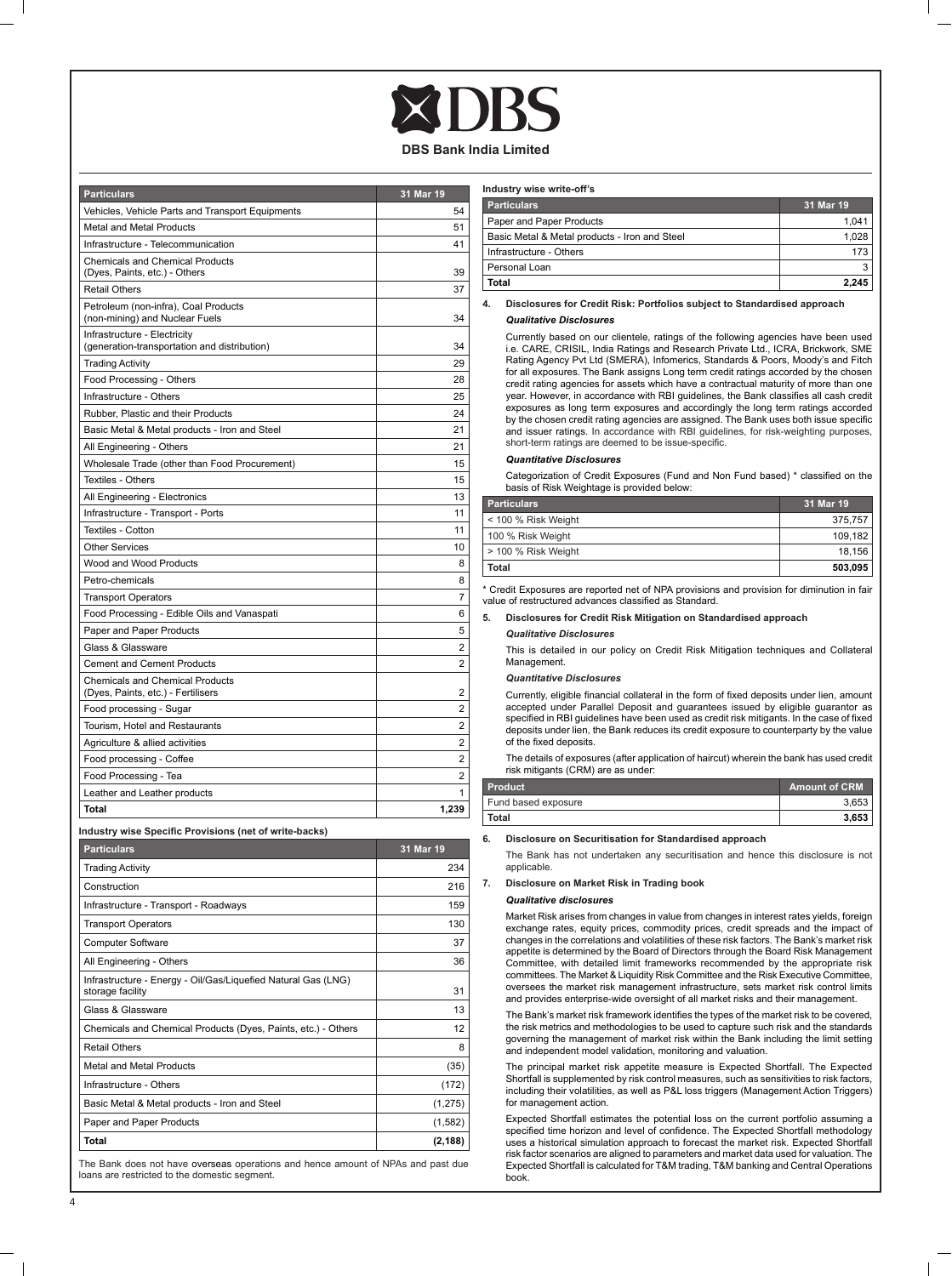The Bank computes the trading Expected Shortfall on a daily basis, while the banking Expected Shortfall is computed on a weekly basis. The trading Expected Shortfall forecasts are back-tested against the profit and loss of the trading book to monitor its predictive power.

To complement the Expected Shortfall framework, regular stress testing is carried out to monitor the Bank's vulnerability to shocks. Also, monthly and annual P/L stop loss limits are monitored on a daily basis for the Trading book.

The risk control measures such as Interest rate PV01 (IRPV01) and FX delta measure the interest rate and FX rate risk to the current portfolio. The IR PV01 measures the change in the Net present value (NPV) due to an increase of 1 basis point in interest rates. The FX delta measures the change in NPV due to an increase of 1 unit in FX rates. The currency wise IRPV01 and FX Delta is calculated daily for T&M trading, T&M banking and ALCO book.

The other risk control measures such as Credit spread PV01 (CSPV01) and Jump to default (JTD) measures the change in the NPV due to an increase of 1 basis point in credit spreads and the expected loss due to immediate default respectively. The CSPV01 and JTD are calculated daily for T&M trading book.

#### *Quantitative Disclosures*

**Capital Requirement for Market Risk \***

| <b>Particulars</b>                     | 31 Mar 19 |
|----------------------------------------|-----------|
| Interest rate risk                     | 5.728     |
| Foreign exchange risk (including gold) | 360       |
| <b>Equity position risk</b>            | 28        |

Capital required for Market Risk is calculated at 8% of Risk Weighted Assets.

#### **8. Operational Risk**

## *Qualitative Disclosures*

#### **Strategy and Process**

The DBIL (DBS Bank India Limited Operational Risk Management (ORM) policy:

- Defines operational risk and the scope of its application;
- Establishes the dimensions of operational risk;
- Provides a consistent Group wide approach for managing operational risk in a structured, systematic and consistent manner across DBIL

Operational risk arises from inadequate or failed internal processes, people, systems or from external events. It includes legal risk but excludes strategic or reputation risk. DBIL adopts a zero-tolerance mindset for operational risk that can endanger the franchise.

The policy comprises of risk governance, risk policies, risk mitigation programmes, risk and control self-assessments, risk event management and reporting, and key risk indicators.

The ORM policy includes inter-alia:

- ORM Governance key responsibilities (Board, Senior Management, Location / Business level, unit operational risk managers control functions, Risk Management Group – Operational Risks and Internal Audit.
- b) ORM guiding principles
- c) Core Operational Risk Standards (CORS)
- d) Controls and mitigations:
	- Internal controls
	- Group Insurance Programme: and
	- Business Continuity Management
- e) Risk Tools and Mechanisms comprising:
	- Risk & Control Self-Assessment (RCSA)
	- Operational Risk Event Management & Reporting (OREM&R)
	- Key Risk Indicators (KRI)
	- Scenario Assessment (SA)
	- Internal Controls
	- Issue Management & Action Tracking
	- Risk profiling and reporting
- f) Risk Quantification & Disclosure
	- Loss Provisioning / Capital Allocation

#### **Structure and Organisation**

The Bank has in place an India Operational Risk Committee (IORC) which meets on a monthly basis to discuss Operational Risk issues / related matters. The committee is chaired by the Chief Risk Officer (CRO) and is administered by the Head - Operational Risk, India. The committee reports to the Risk Exco. This ensures appropriate management and oversight of the prevailing operational risks in the Bank.

 The IORC comprises of Country Head, Chief operating officer and the Heads of Consumer Banking Group, Global Transaction Services, Treasury & Markets, Institutional Banking – Chief Operating Officer, Finance, Legal & Compliance, Internal Audit, Chief Information Security Officer, Head T&O Risk Management and GPS and other invited members as defined in the Terms of Reference (TOR)

As part of the Bank's ORM structure, an independent Operational Risk function is in place led by the local Head of Operational Risk, who reports to the CRO, India and functionally to the Group Head of Operational Risk at the Head Office in Singapore.  Coverage includes identifying, assessing, controlling / mitigating risk, monitoring, reporting and measuring risk and also ensuring compliance with DBS Group standards and meeting local (RBI) and MAS regulatory requirements relating to Operational Risk.

DBIL adopts the three lines of defence model for the management of operational risk. In addition to the independent second line of defence by Risk Management Group Operational Risk, Unit Operational Risk Managers (UORM) are appointed within the first line of defence for all Business Units (BU) and Support Units (SU) to support and implement the risk management policy / standards & processes and to ensure maintenance of adequate controls on an ongoing basis. Periodic training / orientations / discussions are held to keep UORM updated with key developments.As the third line of defence, Audit provides independent assurance.

### **Risk Mitigation Programs**

#### *Internal Controls*

The day-to-day management of Operational Risk within the Bank is through maintenance of a comprehensive system of internal controls. An effective internal control system is a combination of a strong control environment and appropriate internal control procedures. These internal controls comprise of preventive, detective, directive and corrective controls.

#### *Group Insurance Programme (GIP)*

GIP helps to mitigate operational risk losses from significant risk events.

 The key objective of GIP is to reduce low frequency high impact financial losses via transfer of loss to external funding sources (insurers). In line with DBIL ORM philosophy, high frequency low impact operational losses are managed through establishment of strong internal controls.

 *Business Continuity Management (BCM)* is a key Operational Risk programme of DBIL to minimize the impact of a business disruption, irrespective of cause, and to provide an acceptable level of business until normal business operations are resumed. BU/SUs are to comply with the BCM Policies and Standards established by Business Continuity Management (BCM).

BCM includes the following:

- Establishment of ownership, roles and responsibilities
- Risk analysis
- Business impact analysis
- Recovery strategies
- Familiarisation of emergency response and crisis management plans
- Regular review and maintenance
- Regular, complete and meaningful testing

#### **Risk Reporting and Measurement**

Operational Risk related MIS is reported through the central ORM system (GRC – Governance, Risk and Control), as follows:

- Incident Management (INC) Module in GRC for reporting of Risk Events (including near miss and timing error, etc.)
- Issue and Action Management (I&A) Module in GRC for tracking of issues and actions emanating from Risk Events, Audit Issues, Regulatory Issues and other risk related issues
- Key Indicator (KI) Module in GRC for reporting and monitoring of Key Risk Indicators (KRI)
- Risk and Control Self-Assessment (RCSA) Module in GRC- to facilitate and record the assessment of the Risk and Control Self-Assessment process. RCSA review and assessment is performed as per risk-based frequency approach.

 The Operational Risk Profile including relevant MIS relating to the above is placed at the monthly India Operational Risk Committee (IORC).

#### **Approach for operational risk capital assessment**

The Bank currently adopts the Basic Indicator Approach to calculate capital requirements for operational risk.

#### **9. Interest rate risk in the banking book (IRRBB)**

#### *Qualitative Disclosures*

The Asset and Liability Committee ("ALCO") oversees the structural interest rate risk and funding liquidity risk in the Bank. The Market & Liquidity Risk Committee (MLRC) ensures that the exposures are within prudent levels. Structural interest rate risk arises from mismatches in the interest rate profile of customer loans and deposits. This interest rate risk has several aspects: basis risk arising from different interest rate benchmarks, interest rate re-pricing risk, yield curve risks and embedded optionality. To monitor the structural interest rate risk, the tools used by DBS include re-pricing gap reports based on traditional as well as duration gap approach, sensitivity analysis and income simulations under various scenarios.

#### *Quantitative Disclosures*

The Bank uses the Duration Gap approach to measure the impact of Market Value of Equity (MVE) for upward and downward rate shocks. This measures the potential change in MVE of the Bank for a 200 bps change in interest rates. The change in MVE due to a 200 bps change in interest rates are (for banking and trading book):-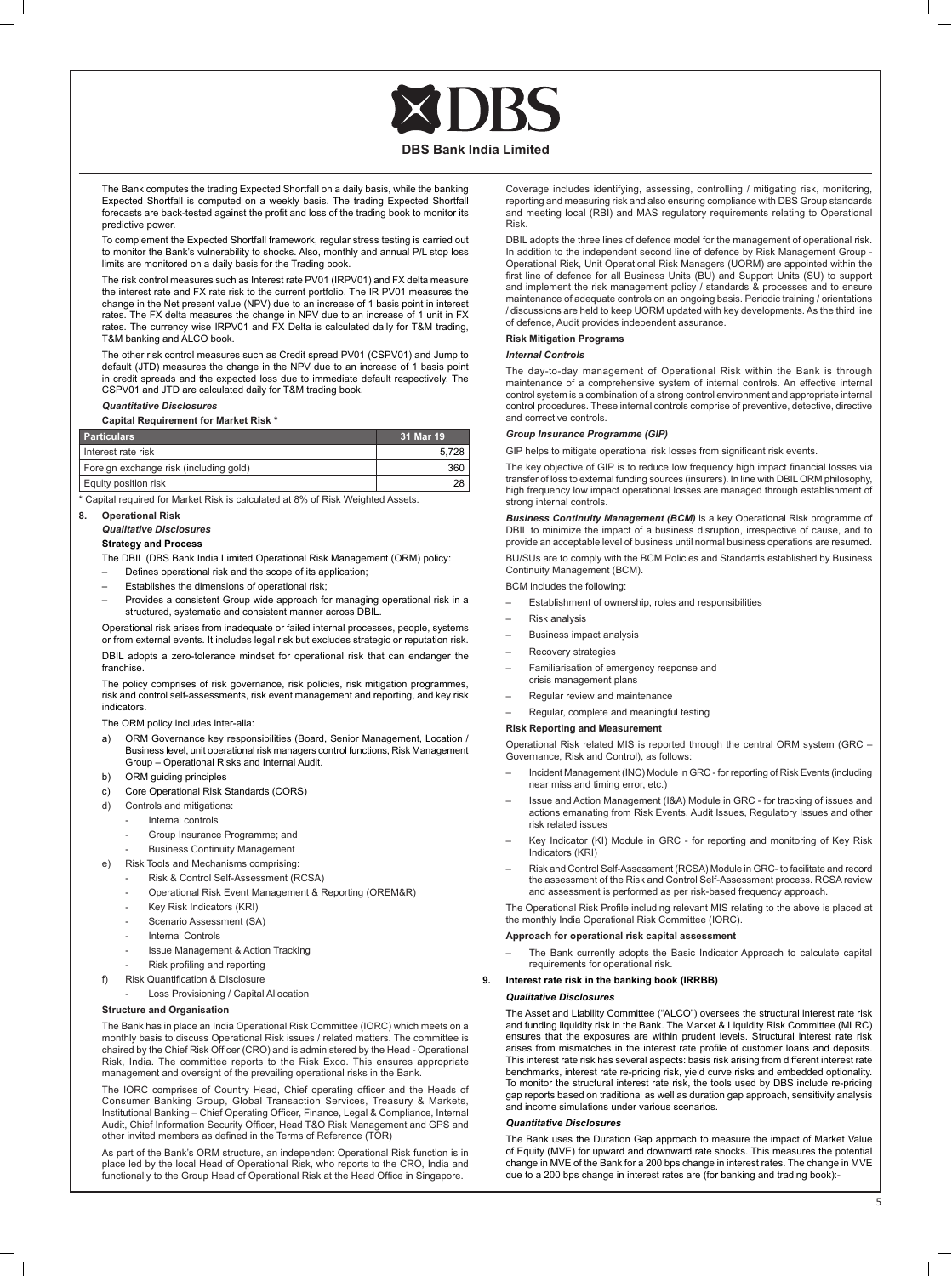*Quantitative Disclosures*

| Change in MVE due to a 200 bps change in interest rates | <b>INR Million</b> |
|---------------------------------------------------------|--------------------|
| l 31st March, 2019                                      | 4.740.87           |

The impact on Earnings is computed as per the definition laid down in the ALM Policy of the Bank. Per the policy, Earnings-at-Risk (EaR) measures the interest rate risk from the earnings perspective. It is computed as an impact (over a 1-year horizon) of a 1% parallel shift in the yield curve on the Bank's earning. This is computed using the net IRS gaps for each bucket up to 1 year. The aggregate of these approximates the net interest income impact of a 1% parallel shift (increase in interest rates) in the yield curve over a 1 year horizon and acts as a useful tool in the hands of the MLRC to monitor and assess the impact of Interest rate risk exposure of the Bank on its NII.

EaR is computed for the banking book.

| <b>EaR on the INR book (banking)</b> | <b>INR Million</b> |
|--------------------------------------|--------------------|
| 31 <sup>st</sup> March, 2019         | 137.39             |

#### **10. General Disclosure for Exposures Related to Counterparty Credit Risk** *Qualitative Disclosures*

 *USE OF ECONOMIC CAPITAL (EC) FOR CONCENTRATION RISK MANAGEMENT* While the Bank firmly complies with regulatory capital requirements at all times, we recognize the need to have more robust methodologies to measure capital usage. The Bank has adopted both qualitative and quantitative measures to address credit concentration risk. In addition to the regulatory limits, there are internally developed risk limits on the amount of exposure, as a percentage of the total exposure, that can be taken on any single industry, to avoid any sector concentration. Additionally, the Bank has developed maximum exposure limit norms which stipulates the amount of exposure that may be taken on a borrower considering its turnover and credit risk rating. In order to address the geographic concentration risk, the bank has implemented a policy on the maximum amount of advance, as a percentage of the total advances, which can be booked in a branch. The quantitative measurement of concentration risk, both for name and sector concentration and allocation of additional capital is one of the component of the Bank's ICAAP.

#### *CREDIT RISK MITIGANTS*

#### *Collateral*

Where possible, the Bank takes collateral as a secondary recourse to the borrower. Collateral includes cash, marketable securities, properties, trade receivables, inventory and equipment and other physical and financial collateral. The Bank may also take fixed and floating charges on the assets of borrowers. It has put in place policies to determine the eligibility of collateral for credit risk mitigation, which include requiring specific collaterals to meet minimum operational requirements in order to be considered as effective risk mitigants.

 When a collateral arrangement is in place for financial market counterparties covered under market standard documentation (such as Master Repurchase Agreements and International Swaps and Derivatives Association (ISDA) agreements), collateral received is marked to market on a frequency mutually agreed with the counterparties.

#### *Other Risk Mitigants*

The Bank manages its credit exposure from derivatives, repo and other repo-style transactions by entering into netting and collateral arrangements with counterparties where it is appropriate and feasible to do so. The credit risk associated with outstanding contracts with positive mark to market is reduced by master netting arrangements to the extent that if an event of default occurs, all amounts with a single counterparty in a netting-eligible jurisdiction are settled on a net basis.

The Bank may also enter into agreements which govern the posting of collateral with derivative counterparties for credit risk mitigation (e.g. Credit Support Annexes under ISDA master agreements). These are governed by internal guidelines with respect to the eligibility of collateral types and the frequency of collateral calls.

In addition, the Bank also uses guarantees as credit risk mitigants. While the Bank may accept guarantees from any counterparty, it sets internal thresholds for considering guarantors to be eligible for credit risk mitigation.

#### *COUNTER PARTY RISK MANAGEMENT*

Counterparty risk that may arise from traded products and securities is measured on a loan equivalent basis and included under the Bank's overall credit limits to counterparties. Issuer Default Risk that may arise from traded products and securities are generally measured based on jump-to-default computations.

The Bank actively monitors and manages its exposure to counterparties in over-thecounter (OTC) derivative trades to protect its balance sheet in the event of counterparty default. Counterparty risk exposures which may be materially and adversely affected by market risk events are identified, reviewed and acted upon by management and highlighted to the appropriate risk committees. In addition, the Bank's risk measurement methodology takes into account the higher risks associated with transactions that exhibit a strong relationship between the creditworthiness of a counterparty and the expected future replacement value of a relevant transaction (so called wrong-way risk) as identified during the trade booking process. The current exposure method is used for calculating the Bank's net credit exposure and regulatory capital for counterparty exposures, using the mark-to-market exposures with an appropriate add-on factor for potential future exposures.

|          | - Currency Derivatives                                                                                                                                                                                                                                                          | 2,252,521<br>116,297 |           |           |  |  |  |
|----------|---------------------------------------------------------------------------------------------------------------------------------------------------------------------------------------------------------------------------------------------------------------------------------|----------------------|-----------|-----------|--|--|--|
|          | - Interest Rate Derivatives                                                                                                                                                                                                                                                     | 3,800,910            | 59,624    |           |  |  |  |
| 11.      | <b>Composition of Capital</b><br>(Rs. in million)                                                                                                                                                                                                                               |                      |           |           |  |  |  |
|          | Basel III common disclosure template to be used from March 31, 2019<br>Ref No                                                                                                                                                                                                   |                      |           |           |  |  |  |
|          | Common Equity Tier 1 capital : instruments and reserves                                                                                                                                                                                                                         |                      |           |           |  |  |  |
| 1        | Directly issued qualifying common share capital plus<br>related stock surplus (share premium)                                                                                                                                                                                   |                      | 50,376.50 | Α         |  |  |  |
| 2        | Retained earnings                                                                                                                                                                                                                                                               |                      | 8,713.79  | $B+C+E+G$ |  |  |  |
| 3        | Accumulated other comprehensive income (and other<br>reserves)                                                                                                                                                                                                                  |                      |           |           |  |  |  |
| 4        | Directly issued capital subject to phase out from CET1<br>(only applicable to non-joint stock companies)                                                                                                                                                                        |                      |           |           |  |  |  |
| 5        | Common share capital issued by subsidiaries and held<br>by third parties (amount allowed in group CET1)                                                                                                                                                                         |                      |           |           |  |  |  |
| 6        | Common Equity Tier 1 capital before regulatory<br>adjustments                                                                                                                                                                                                                   |                      | 59,090.29 |           |  |  |  |
|          | Common Equity Tier 1 capital : regulatory adjustments                                                                                                                                                                                                                           |                      |           |           |  |  |  |
| 7        | Prudential valuation adjustments                                                                                                                                                                                                                                                |                      | 425.63    |           |  |  |  |
| 8        | Goodwill (net of related tax liability)                                                                                                                                                                                                                                         |                      |           |           |  |  |  |
| 9        | Intangibles other than mortgage-servicing rights (net of<br>related tax liability)                                                                                                                                                                                              |                      |           |           |  |  |  |
| 10       | Deferred tax assets                                                                                                                                                                                                                                                             |                      | 2,747.45  | F         |  |  |  |
| 11       | Cash-flow hedge reserve                                                                                                                                                                                                                                                         |                      |           |           |  |  |  |
| 12       | Shortfall of provisions to expected losses<br>Securitisation gain on sale                                                                                                                                                                                                       |                      | L,        |           |  |  |  |
| 13<br>14 | Gains and losses due to changes in own credit risk on                                                                                                                                                                                                                           |                      |           |           |  |  |  |
| 15       | fair valued liabilities<br>Defined-benefit pension fund net assets                                                                                                                                                                                                              |                      |           |           |  |  |  |
| 16       | Investments in own shares (if not already netted off                                                                                                                                                                                                                            |                      |           |           |  |  |  |
| 17       | paid-up capital on reported balance sheet)<br>Reciprocal cross-holdings in common equity                                                                                                                                                                                        |                      |           |           |  |  |  |
| 18       |                                                                                                                                                                                                                                                                                 |                      |           |           |  |  |  |
|          | Investments in the capital of banking, financial and<br>insurance entities that are outside the scope of<br>regulatory consolidation, net of eligible short positions,<br>where the bank does not own more than 10% of the<br>issued share capital (amount above 10% threshold) |                      |           |           |  |  |  |
| 19       | Significant investments in the common stock of banking,<br>financial and insurance entities that are outside the<br>scope of regulatory consolidation, net of eligible short<br>positions (amount above 10% threshold)                                                          |                      |           |           |  |  |  |
| 20       | Mortgage servicing rights (amount above 10% threshold)                                                                                                                                                                                                                          |                      | L,        |           |  |  |  |
| 21       | Deferred tax assets arising from temporary differences<br>(amount above 10% threshold, net of related tax liability)                                                                                                                                                            |                      |           | н         |  |  |  |
| 22       | Amount exceeding the 15% threshold                                                                                                                                                                                                                                              |                      | ä,        |           |  |  |  |
| 23       | of which: significant investments in the common stock<br>of financial entities                                                                                                                                                                                                  |                      |           |           |  |  |  |
| 24       | of which: mortgage servicing rights                                                                                                                                                                                                                                             |                      |           |           |  |  |  |
| 25       | of which: deferred tax assets arising from temporary<br>differences                                                                                                                                                                                                             |                      |           |           |  |  |  |
| 26       | National specific regulatory adjustments<br>(26a+26b+26c+26d)                                                                                                                                                                                                                   |                      |           |           |  |  |  |
|          | a.of which: Investments in the equity capital of<br>unconsolidated insurance subsidiaries                                                                                                                                                                                       |                      |           |           |  |  |  |
|          | b.of which: Investments in the equity capital of<br>unconsolidated non-financial subsidiaries                                                                                                                                                                                   |                      |           |           |  |  |  |
|          | c.of which: Shortfall in the equity capital of majority<br>owned financial entities which have not been<br>consolidated with the bank                                                                                                                                           |                      |           |           |  |  |  |
|          | d.of which: Unamortised pension funds expenditures                                                                                                                                                                                                                              |                      | ä,        |           |  |  |  |
| 27       | Regulatory adjustments applied to Common Equity<br>Tier 1 due to insufficient Additional Tier 1 and Tier 2 to<br>cover deductions                                                                                                                                               |                      |           |           |  |  |  |
| 28       | Total regulatory adjustments to Common equity<br>Tier 1                                                                                                                                                                                                                         |                      | 3,173.08  |           |  |  |  |
| 29       | Common Equity Tier 1 capital (CET1)                                                                                                                                                                                                                                             |                      | 55,917.21 |           |  |  |  |
|          | Additional Tier 1 capital : instruments                                                                                                                                                                                                                                         |                      |           |           |  |  |  |
| 30 l     | Directly issued qualifying Additional Tier 1 instruments                                                                                                                                                                                                                        |                      |           |           |  |  |  |

**Particulars Notionals Credit Exposures** 

30 Directly issued qualifying Additional Tier 1 instruments plus related stock surplus (share premium) (31+32) -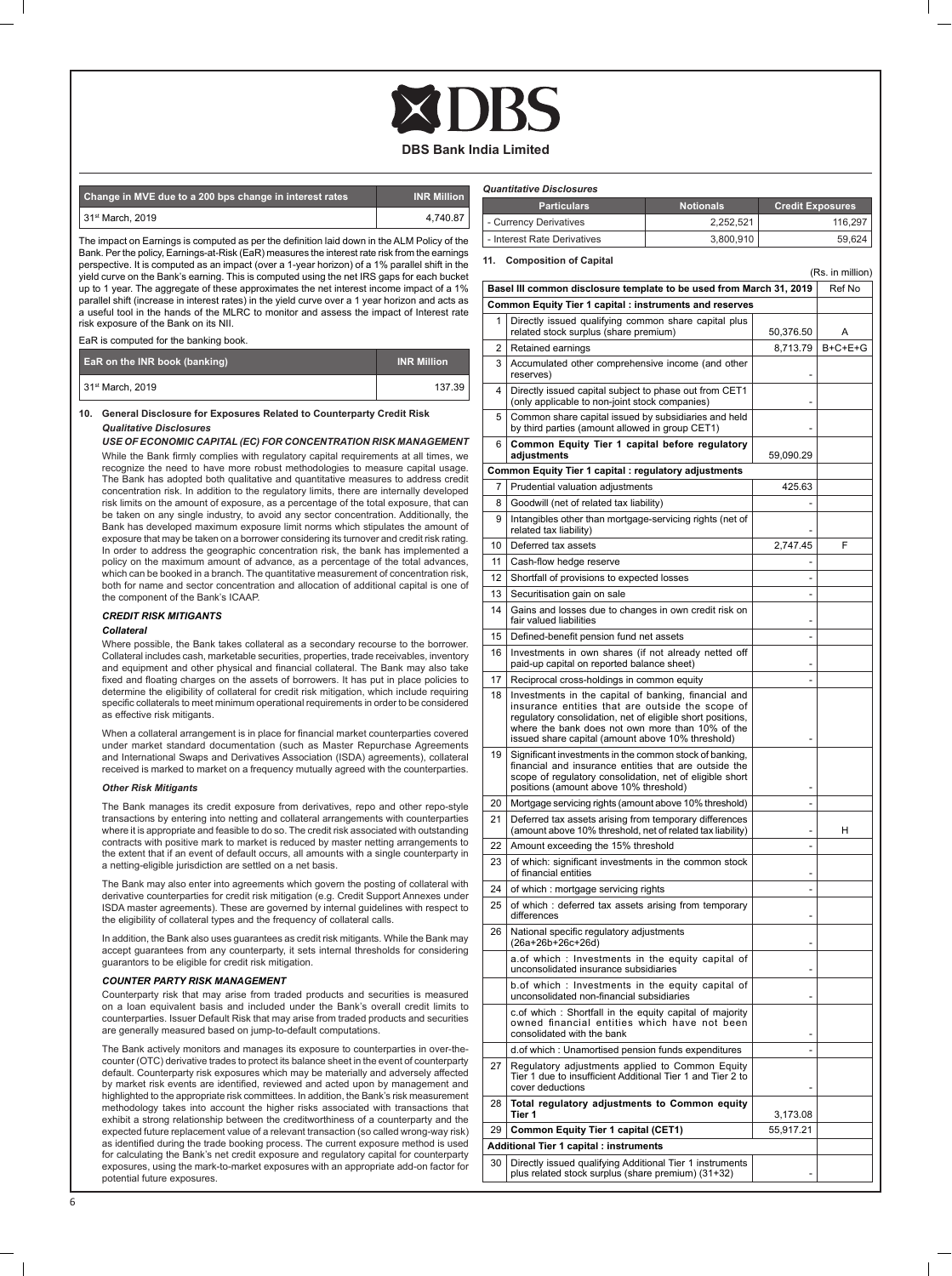## XDBS

 $\mathbb{R}$ 

 $=$   $\overline{1}$ 

**DBS Bank India Limited**

|    | Basel III common disclosure template to be used from March 31, 2019<br>Ref No                                                          |           | Basel III common disclosure template to be used from March 31, 2019 |    |                                                                                                                   | Ref No          |  |
|----|----------------------------------------------------------------------------------------------------------------------------------------|-----------|---------------------------------------------------------------------|----|-------------------------------------------------------------------------------------------------------------------|-----------------|--|
| 31 | of which: classified as equity under applicable<br>accounting standards (Perpetual Non-Cumulative<br>Preference Shares)                |           |                                                                     |    | Regulatory Adjustments Applied to Tier 2 in respect of<br>Amounts Subject to Pre-Basel III Treatment              |                 |  |
| 32 | of which: classified as liabilities under applicable<br>accounting standards (Perpetual debt Instruments)                              |           |                                                                     |    | of which: [INSERT TYPE OF ADJUSTMENT e.g. existing<br>adjustments which are deducted from Tier 2 at 50%]          |                 |  |
| 33 | Directly issued capital instruments subject to phase out<br>from Additional Tier 1                                                     |           |                                                                     | 57 | of which: [INSERT TYPE OF ADJUSTMENT]<br>Total regulatory adjustments to Tier 2 capital                           |                 |  |
| 34 | Additional Tier 1 instruments (and CET1 instruments not                                                                                |           |                                                                     | 58 | Tier 2 capital (T2)                                                                                               | 19,394.33       |  |
|    | included in row 5) issued by subsidiaries and held by                                                                                  |           |                                                                     |    | a. Tier 2 capital reckoned for capital adequacy                                                                   | 19,394.33       |  |
| 35 | third parties (amount allowed in group AT1)<br>of which: instruments issued by subsidiaries subject                                    |           |                                                                     |    | b. Excess Additional Tier 1 capital reckoned as Tier<br>2 capital                                                 |                 |  |
| 36 | to phase out<br>Additional Tier 1 capital before regulatory                                                                            |           |                                                                     |    | c. Total Tier 2 capital admissible for capital adequacy<br>$(58a + 58b)$                                          | 19,394.33       |  |
|    | adjustments                                                                                                                            |           |                                                                     | 59 | Total capital (TC = T1 + Admissible T2) (45 + 58c)                                                                | 75,311.54       |  |
|    | Additional Tier 1 capital : regulatory adjustments                                                                                     |           |                                                                     | 60 | Total risk weighted assets (60a + 60b + 60c)                                                                      | 382,392.87      |  |
| 37 | Investments in own Additional Tier 1 instruments                                                                                       |           |                                                                     |    | a. of which: total credit risk weighted assets                                                                    | 285, 154. 73    |  |
| 38 | Reciprocal cross-holdings in Additional Tier 1 instruments                                                                             |           |                                                                     |    | b. of which: total market risk weighted assets                                                                    | 76,459.13       |  |
| 39 | Investments in the capital of banking, financial and<br>insurance entities that are outside the scope of                               |           |                                                                     |    | c. of which: total operational risk weighted assets                                                               | 20,779.01       |  |
|    | regulatory consolidation, net of eligible short positions,                                                                             |           |                                                                     |    | <b>Capital ratios and buffers</b>                                                                                 |                 |  |
|    | where the bank does not own more than 10% of the                                                                                       |           |                                                                     | 61 | Common Equity Tier 1 (as a percentage of risk weighted                                                            |                 |  |
|    | issued common share capital of the entity (amount<br>above 10% threshold)                                                              |           |                                                                     |    | assets)                                                                                                           | 14.62%          |  |
| 40 | Significant investments in the capital of banking, financial                                                                           |           |                                                                     | 62 | Tier 1 (as a percentage of risk weighted assets)                                                                  | 14.62%          |  |
|    | and insurance entities that are outside the scope of                                                                                   |           |                                                                     | 63 | Total capital (as a percentage of risk weighted assets)                                                           | 19.69%          |  |
|    | regulatory consolidation (net of eligible short positions)                                                                             |           |                                                                     | 64 | Institution specific buffer requirement (minimum                                                                  |                 |  |
| 41 | National specific regulatory adjustments (41a+41b)                                                                                     |           |                                                                     |    | CET1 requirement plus capital conservation plus<br>countercyclical buffer requirements plus G-SIB buffer          |                 |  |
|    | a. of which: Investments in the Additional Tier 1 capital                                                                              |           |                                                                     |    | requirement, expressed as a percentage of risk                                                                    |                 |  |
|    | of unconsolidated insurance subsidiaries                                                                                               |           |                                                                     |    | weighted assets)                                                                                                  | 7.375%          |  |
|    | b. of which: Shortfall in the Additional Tier 1 capital of<br>majority owned financial entities which have not been                    |           |                                                                     | 65 | of which: capital conservation buffer requirement                                                                 | 1.875%          |  |
|    | consolidated with the bank                                                                                                             |           |                                                                     | 66 | of which: bank specific countercyclical buffer requirement                                                        |                 |  |
|    | Regulatory Adjustments Applied to Additional Tier 1 in                                                                                 |           |                                                                     | 67 | of which: G-SIB buffer requirement                                                                                |                 |  |
|    | respect of Amounts Subject to Pre-Basel III Treatment                                                                                  |           |                                                                     | 68 | Common Equity Tier 1 available to meet buffers                                                                    |                 |  |
|    | of which:                                                                                                                              |           |                                                                     |    | (as a percentage of risk weighted assets)                                                                         | 7.24%           |  |
|    | of which:                                                                                                                              |           |                                                                     |    | National minima (if different from Basel III)                                                                     |                 |  |
|    | of which:                                                                                                                              |           |                                                                     | 69 | National Common Equity Tier 1 minimum ratio (if different                                                         |                 |  |
| 42 | Regulatory adjustments applied to Additional Tier 1 due<br>to insufficient Tier 2 to cover deductions                                  |           |                                                                     | 70 | from Basel III minimum)<br>National Tier 1 minimum ratio (if different from Basel<br>III minimum)                 | 7.375%<br>7.00% |  |
| 43 | Total regulatory adjustments to Additional Tier 1<br>capital                                                                           |           |                                                                     | 71 | National total capital minimum ratio (if different from                                                           |                 |  |
| 44 | Additional Tier 1 capital (AT1)                                                                                                        |           |                                                                     |    | Basel III minimum)                                                                                                | 11.875%         |  |
|    | a. Additional Tier 1 capital reckoned for capital adequacy                                                                             |           |                                                                     |    | Amounts below the thresholds for deduction (before risk weighting)                                                |                 |  |
| 45 | Tier 1 capital (T1 = CET1 + Admissible AT1) (29 + 44a)                                                                                 | 55,917.21 |                                                                     | 72 | Non-significant investments in the capital of other                                                               |                 |  |
|    | Tier 2 capital: instruments and provisions                                                                                             |           |                                                                     |    | financial entities                                                                                                |                 |  |
| 46 | Directly issued qualifying Tier 2 instruments plus related<br>stock surplus                                                            |           |                                                                     | 73 | Significant investments in the common stock of financial<br>entities                                              |                 |  |
| 47 | Directly issued capital instruments subject to phase                                                                                   |           |                                                                     | 74 | Mortgage servicing rights (net of related tax liability)                                                          |                 |  |
|    | out from Tier 2                                                                                                                        | 17,980.30 | 1                                                                   | 75 | Deferred tax assets arising from temporary differences<br>(net of related tax liability)                          |                 |  |
| 4  | Tier 2 instruments (and CET1 and AT1 instruments not<br>included in rows 5 or 34) issued by subsidiaries and                           |           |                                                                     |    | Applicable caps on the inclusion of provisions in Tier 2                                                          |                 |  |
|    | held by third parties (amount allowed in group Tier 2)                                                                                 |           |                                                                     | 76 | Provisions eligible for inclusion in Tier 2 in respect of                                                         |                 |  |
| 49 | of which: instruments issued by subsidiaries subject<br>to phase out                                                                   |           |                                                                     |    | exposures subject to standardised approach (prior to<br>application of cap)                                       | 1,414.03        |  |
| 50 | Provisions                                                                                                                             | 1,414.03  | D+J                                                                 | 77 | Cap on inclusion of provisions in Tier 2 under                                                                    |                 |  |
| 51 | Tier 2 capital before regulatory adjustments                                                                                           | 19,394.33 |                                                                     |    | standardised approach                                                                                             | 3.564.43        |  |
|    | Tier 2 capital : regulatory adjustments                                                                                                |           |                                                                     | 78 | Provisions eligible for inclusion in Tier 2 in respect of<br>exposures subject to internal ratings-based approach |                 |  |
| 52 | Investments in own Tier 2 instruments                                                                                                  |           |                                                                     |    | (prior to application of cap)                                                                                     | NA              |  |
| 53 | Reciprocal cross-holdings in Tier 2 instruments                                                                                        |           |                                                                     | 79 | Cap for inclusion of provisions in Tier 2 under internal<br>ratings-based approach                                | NA              |  |
| 54 | Investments in the capital of banking, financial and<br>insurance entities that are outside the scope of                               |           |                                                                     |    | (only applicable between March 31, 2017 and March 31, 2022)                                                       |                 |  |
|    | regulatory consolidation, net of eligible short positions,                                                                             |           |                                                                     | 80 | Current cap on CET1 instruments subject to phase out                                                              |                 |  |
|    | where the bank does not own more than 10% of the<br>issued common share capital of the entity (amount above                            |           |                                                                     |    | arrangements                                                                                                      |                 |  |
| 55 | the 10% threshold)<br>Significant investments in the capital banking, financial                                                        |           |                                                                     | 81 | Amount excluded from CET1 due to cap (excess over<br>cap after redemptions and maturities)                        |                 |  |
|    | and insurance entities that are outside the scope of<br>regulatory consolidation (net of eligible short positions)                     |           |                                                                     | 82 | Current cap on AT1 instruments subject to phase out<br>arrangements                                               |                 |  |
| 56 | National specific regulatory adjustments (56a+56b)<br>a. of which: Investments in the Tier 2 capital of                                |           |                                                                     | 83 | Amount excluded from AT1 due to cap (excess over cap<br>after redemptions and maturities)                         |                 |  |
|    | unconsolidated insurance subsidiaries                                                                                                  |           |                                                                     | 84 | Current cap on T2 instruments subject to phase out<br>arrangements                                                |                 |  |
|    | b. of which: Shortfall in the Tier 2 capital of majority<br>owned financial entities which have not been<br>consolidated with the bank |           |                                                                     | 85 | Amount excluded from T2 due to cap (excess over cap<br>after redemptions and maturities)                          |                 |  |
|    |                                                                                                                                        |           |                                                                     |    |                                                                                                                   |                 |  |

 $\overline{\phantom{0}}$  $\mathbb{R}^n$ 

 $\mathbb{R}$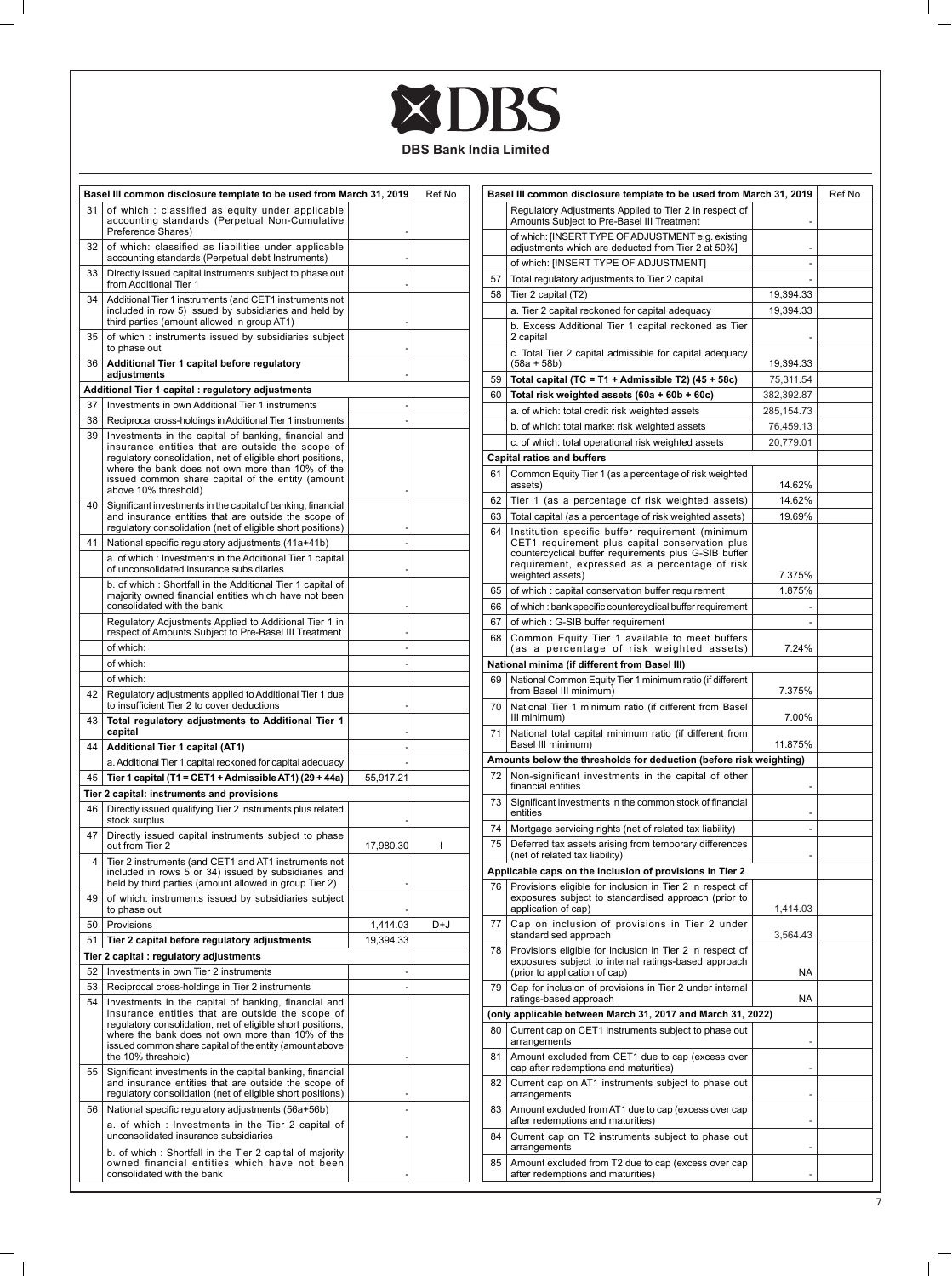## XDBS

**DBS Bank India Limited**

| Row No.<br>of the<br>template | Particular                                                                                                                                                                                                   | (Rs. in<br>million) |
|-------------------------------|--------------------------------------------------------------------------------------------------------------------------------------------------------------------------------------------------------------|---------------------|
| 10                            | Deferred tax assets associated with accumulated losses                                                                                                                                                       | 2,747.45            |
|                               | Deferred tax assets (excluding those associated with<br>accumulated losses) net of Deferred tax liability                                                                                                    |                     |
|                               | Total as indicated in row 10                                                                                                                                                                                 | 2.747.45            |
| 19                            | If investments in insurance subsidiaries are not deducted fully<br>from capital and instead considered under 10% threshold for<br>deduction, the resultant increase in the capital of bank                   |                     |
|                               | of which: Increase in Common Equity Tier 1 capital                                                                                                                                                           |                     |
|                               | of which: Increase in Additional Tier 1 capital                                                                                                                                                              |                     |
|                               | of which : Increase in Tier 2 capital                                                                                                                                                                        |                     |
| 26 <sub>b</sub>               | If investments in the equity capital of unconsolidated non-<br>financial subsidiaries are not deducted and hence, risk<br>weighted then:                                                                     |                     |
|                               | i) Increase in Common Equity Tier 1 capital                                                                                                                                                                  |                     |
|                               | ii) Increase in risk weighted assets                                                                                                                                                                         |                     |
| 44a                           | Excess Additional Tier 1 capital not reckoned for capital<br>adequacy (difference between Additional Tier 1 capital as<br>reported in row 44 and admissible Additional Tier 1 capital as<br>reported in 44a) |                     |
|                               | of which: Excess Additional Tier 1 capital which is considered<br>as Tier 2 capital under row 58b                                                                                                            |                     |
| 50                            | Eligible Provisions included in Tier 2 capital                                                                                                                                                               | 1,414.03            |
|                               | Eligible Revaluation Reserves included in Tier 2 capital                                                                                                                                                     |                     |
|                               | Total of row 50                                                                                                                                                                                              | 1.414.03            |
| 58a                           | Excess Tier 2 capital not reckoned for capital adequacy<br>(difference between Tier 2 capital as reported in row 58 and<br>T2 as reported in 58a)                                                            |                     |

|        |                                                                                                                          |                                                          | (Rs. in million)                                                         |
|--------|--------------------------------------------------------------------------------------------------------------------------|----------------------------------------------------------|--------------------------------------------------------------------------|
| Step 1 |                                                                                                                          | <b>Balance</b><br>sheet as in<br>financial<br>statements | <b>Balance</b><br>sheet under<br>regulatory<br>scope of<br>consolidation |
|        |                                                                                                                          | <b>As on 31</b><br>Mar 2019                              | As on<br>31 Mar 2019                                                     |
| A      | <b>Capital &amp; Liabilities</b>                                                                                         |                                                          |                                                                          |
| i.     | Paid-up Capital                                                                                                          | 50,376.50                                                | 50,376.50                                                                |
|        | Reserves & Surplus                                                                                                       | 8.868.01                                                 | 8.868.01                                                                 |
|        | Minority Interest                                                                                                        |                                                          |                                                                          |
|        | <b>Total Capital</b>                                                                                                     | 59,244.51                                                | 59,244.51                                                                |
| ii.    | Deposits                                                                                                                 | 338.278.38                                               | 338,278.38                                                               |
|        | of which: Deposits from banks                                                                                            | 52,441.97                                                | 52,441.97                                                                |
|        | of which: Customer deposits                                                                                              | 285,836.41                                               | 285,836.41                                                               |
|        | of which: Other deposits (CD's)                                                                                          |                                                          |                                                                          |
| iii.   | Borrowings                                                                                                               | 104,463.48                                               | 104,463.48                                                               |
|        | of which: From RBI                                                                                                       | 30,000.00                                                | 30,000.00                                                                |
|        | of which : From banks                                                                                                    | 2,053.66                                                 | 2,053.66                                                                 |
|        | of which : From other institutions & agencies                                                                            | 54.429.52                                                | 54.429.52                                                                |
|        | of which: Others (pl. specify)                                                                                           |                                                          |                                                                          |
|        | of which: Capital instruments                                                                                            | 17,980.30                                                | 17,980.30                                                                |
| iv.    | Other liabilities & provisions                                                                                           | 77,218.26                                                | 77,218.26                                                                |
|        | Total                                                                                                                    | 579,204.63                                               | 579,204.63                                                               |
| в      | <b>Assets</b>                                                                                                            |                                                          |                                                                          |
| i.     | Cash and balances with Reserve Bank of India                                                                             | 21,759.46                                                | 21,759.46                                                                |
|        | Balance with banks and money at call and<br>short notice                                                                 | 84.714.25                                                | 84,714.25                                                                |
| ii.    | Investments:                                                                                                             | 209,820.46                                               | 209,820.46                                                               |
|        | of which: Government securities                                                                                          | 173,670.36                                               | 173,670.36                                                               |
|        | of which: Other approved securities                                                                                      |                                                          |                                                                          |
|        | of which: Shares                                                                                                         | 203.66                                                   | 203.66                                                                   |
|        | of which: Debentures & Bonds                                                                                             | 14,938.81                                                | 14,938.81                                                                |
|        | of which: Subsidiaries / Joint Ventures /<br>Associates                                                                  |                                                          |                                                                          |
|        | of which: Others (Commercial Papers,<br>Certificate of deposits, Security Receipts of<br>Asset Reconstruction Companies) | 21,007.63                                                | 21,007.63                                                                |
| iii.   | Loans and advances                                                                                                       | 181,079.42                                               | 181,079.42                                                               |
|        | of which: Loans and advances to banks                                                                                    | 23,073.34                                                | 23,073.34                                                                |
|        | of which: Loans and advances to customers                                                                                | 158,006.08                                               | 158,006.08                                                               |

| Step 1 |                                                                                    | <b>Balance</b><br>sheet as in<br>financial<br>statements |            | <b>Balance</b><br>sheet under<br>regulatory<br>scope of<br>consolidation |          |
|--------|------------------------------------------------------------------------------------|----------------------------------------------------------|------------|--------------------------------------------------------------------------|----------|
|        |                                                                                    | As on 31<br>Mar 2019                                     |            | As on<br>31 Mar 2019                                                     |          |
| i۷.    | <b>Fixed assets</b>                                                                |                                                          | 683.11     |                                                                          | 683.11   |
| v.     | Other assets                                                                       |                                                          | 81,147.93  | 81,147.93                                                                |          |
|        | of which: Goodwill and intangible assets                                           |                                                          |            |                                                                          |          |
|        | of which: Deferred tax assets                                                      |                                                          | 5,542.66   |                                                                          | 5,542.66 |
| ٧i.    | Goodwill on consolidation                                                          |                                                          |            |                                                                          |          |
| vii.   | Debit balance in Profit & Loss account                                             |                                                          |            |                                                                          |          |
|        | <b>Total Assets</b>                                                                |                                                          | 579,204.63 | 579,204.63                                                               |          |
|        |                                                                                    |                                                          |            | (Rs. in million)                                                         |          |
| Step 2 |                                                                                    | <b>Balance sheet</b>                                     |            | <b>Balance sheet under</b>                                               | Ref      |
|        |                                                                                    | as in financial<br>statements                            |            | regulatory scope of<br>consolidation                                     | No.      |
|        |                                                                                    | As on 31<br>Mar 2019                                     |            | As on<br>31 Mar 2019                                                     |          |
| А      | <b>Capital &amp; Liabilities</b>                                                   |                                                          |            |                                                                          |          |
| i.     | Paid-up Capital                                                                    | 50,376.50                                                |            | 50,376.50                                                                |          |
|        | of which: Amount eligible for CET1                                                 | 50,376.50                                                |            | 50,376.50                                                                | Α        |
|        | of which : Amount eligible for AT1                                                 |                                                          |            |                                                                          |          |
|        | Reserves & Surplus                                                                 | 8,868.01                                                 |            | 8,868.01                                                                 |          |
|        | of which:                                                                          |                                                          |            |                                                                          |          |
|        | <b>Statutory Reserve</b>                                                           | 3,808.01                                                 |            | 3.808.01                                                                 | В        |
|        | Capital Reserve                                                                    | 5.10                                                     |            | 5.10                                                                     | С        |
|        | <b>Investment Reserve</b>                                                          | 153.69                                                   |            | 153.69                                                                   | D        |
|        | Deferred Tax Reserve                                                               | 0.54                                                     |            | 0.54                                                                     |          |
|        | Revenue Reserve                                                                    | 4,900.67                                                 |            | 4,900.67                                                                 | G        |
|        | Minority Interest                                                                  |                                                          |            |                                                                          |          |
|        | <b>Total Capital</b>                                                               | 59,244.51                                                |            | 59,244.51                                                                |          |
| ii.    | Deposits                                                                           | 338,278.38                                               |            | 338,278.38                                                               |          |
|        | of which: Deposits from banks                                                      | 52,441.97                                                |            | 52,441.97                                                                |          |
|        | of which: Customer deposits                                                        | 285,836.41                                               |            | 285,836.41                                                               |          |
|        | of which: Other deposits (CD's)                                                    |                                                          |            |                                                                          |          |
| iii.   | Borrowings                                                                         | 104,463.48                                               |            | 104,463.48                                                               |          |
|        | of which: From RBI                                                                 | 30,000.00                                                |            | 30,000.00                                                                |          |
|        | of which: From banks                                                               | 2,053.66                                                 |            | 2,053.66                                                                 |          |
|        | of which: From other institutions &                                                |                                                          |            |                                                                          |          |
|        | agencies                                                                           | 54,429.52                                                |            | 54,429.52                                                                |          |
|        | of which: Others<br>of which: Capital instruments                                  | 17,980.30                                                |            | 17,980.30                                                                |          |
|        |                                                                                    |                                                          |            |                                                                          | I        |
| iv.    | - of which Eligible for T2 capital<br>Other liabilities & provisions               | 17,980.30<br>77,218.26                                   |            | 17,980.30<br>77,218.26                                                   |          |
|        | of which: Provision against standard                                               |                                                          |            |                                                                          |          |
|        | asset and country risk                                                             | 1,260.34                                                 |            | 1,260.34                                                                 | J        |
|        | Total                                                                              | 579,204.63                                               |            | 579,204.63                                                               |          |
| в      | <b>Assets</b>                                                                      |                                                          |            |                                                                          |          |
| i.     | Cash and balances with Reserve Bank<br>of India                                    | 21,759.46                                                |            | 21,759.46                                                                |          |
|        | Balance with banks and money at call<br>and short notice                           | 84,714.25                                                |            | 84,714.25                                                                |          |
| ii.    | Investments:                                                                       | 209,820.46                                               |            | 209,820.46                                                               |          |
|        | of which : Government securities                                                   | 173,670.36                                               |            | 173,670.36                                                               |          |
|        | of which: Other approved securities                                                |                                                          |            |                                                                          |          |
|        | of which: Shares                                                                   | 203.66                                                   |            | 203.66                                                                   |          |
|        | of which: Debentures & Bonds                                                       | 14,938.81                                                |            | 14,938.81                                                                |          |
|        | of which: Subsidiaries / Joint Ventures<br>/ Associates                            |                                                          |            |                                                                          |          |
|        | of which: Others (Commercial Papers,<br>Certificate of deposits, Security Receipts |                                                          |            |                                                                          |          |
|        | of Asset Reconstruction Companies)                                                 | 21,007.63                                                |            | 21,007.63                                                                |          |
| iii.   | Loans and advances                                                                 | 181,079.42                                               |            | 181,079.42                                                               |          |
|        | of which: Loans and advances to banks                                              | 23,073.34                                                |            | 23,073.34                                                                |          |
|        | of which: Loans and advances to<br>customers                                       | 158,006.08                                               |            | 158,006.08                                                               |          |
| İ٧.    | <b>Fixed assets</b>                                                                | 683.11                                                   |            | 683.11                                                                   |          |

 $\mathbb{R}^n$ 

 $=$   $\overline{1}$ 

 $\mathbb{R}$